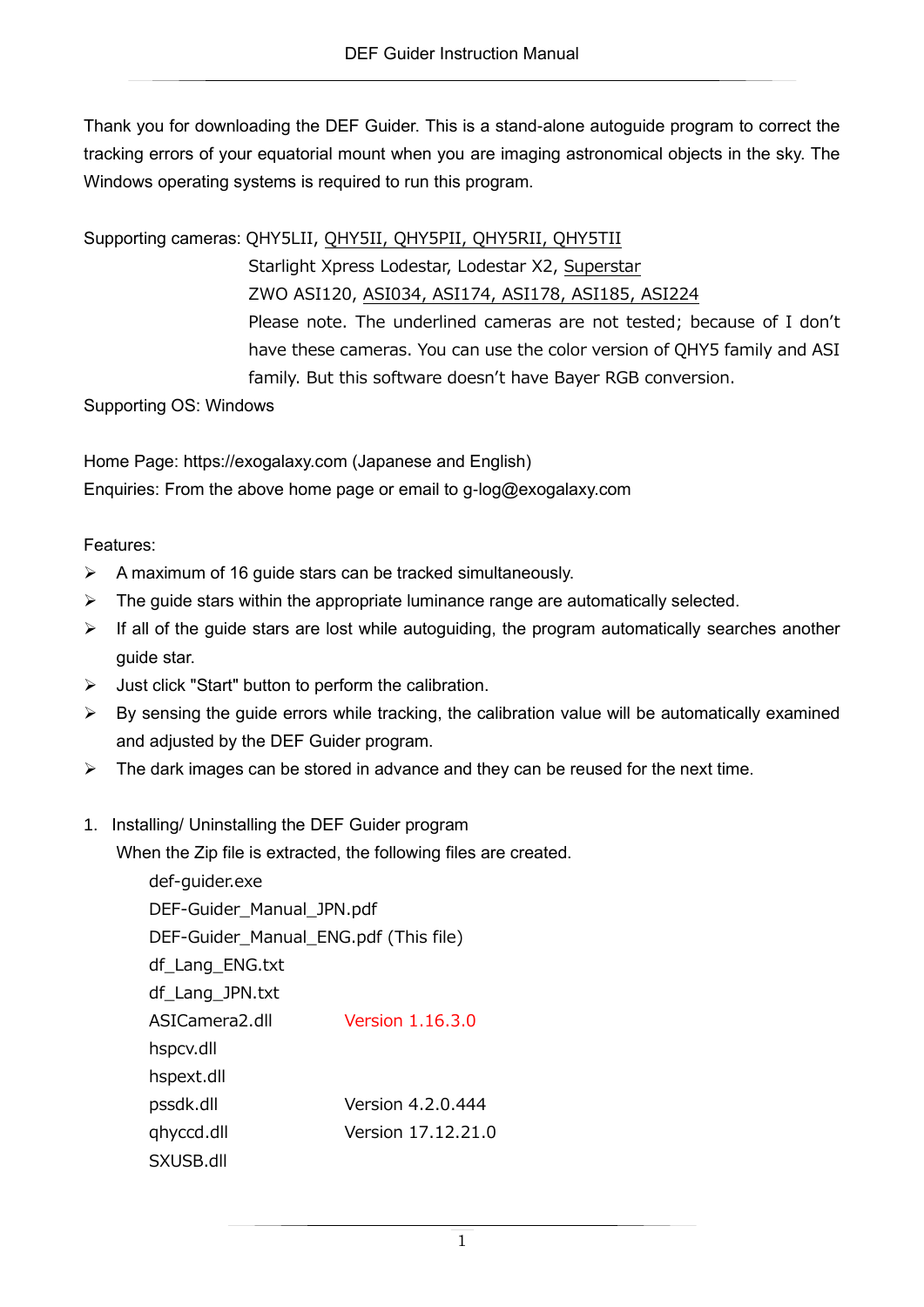tbb.dll Version 4.1.2012.1003 SXUSB.dll

There is no installation program. The registry is not used at all. Just store all the above files in a single folder. The instruction manual (PDF files) does not have to be in the same folder to launch the program. You can store the above files in any folder but do not put a space character within the folder name. Just double click "def-guider.exe" to launch the program. When the DEF Guider program is executed for the first time, the configuration file, "def-guider.ini" is automatically created in the same folder. When the dark images are captured, BMP formatted dark files are automatically created. The camera drivers must be installed as instructed in the manual in advance. To uninstall the DEF Guider program, just delete all the above files in the folder.

### 2. Recommended focal length of guide scope

The following table is a recommended focal length of guide scope which is depends on the focal length of imaging scope and the type of guide camera. If the pixel size of your imaging camera is smaller than 5um, longer focal length of guide scope should be good for guiding.

|               | Guide scope        |                  |                  |  |
|---------------|--------------------|------------------|------------------|--|
|               | QHY5LII, QHY5TII,  | QHY5II, QHY5RII, | Lodestar         |  |
| Imaging scope | QHY5PII, Superstar | ASI034, ASI174   |                  |  |
|               | ASI120, ASI178,    |                  |                  |  |
|               | ASI185, ASI224     |                  |                  |  |
| $\sim$ 1000mm | $25 \sim 50$ mm    | $35 \sim 75$ mm  | $50 \sim 100$ mm |  |
| 1000~1500mm   | $35 \sim 75$ mm    | $50 \sim 100$ mm | 75~150mm         |  |
| 1500~2000mm   | $50 \sim 100$ mm   | 75~150mm         | 100~200mm        |  |

### 3. Mounting the Guiding Camera

The camera must be mounted so that the horizontal and vertical lines of the camera are parallel to RA and DEC movement. If the guide camera is mounted improperly (angled), the program cannot correct the tracking errors. It does not have to be very accurate but it should be more or less within 5 degrees range. See the pictures below for mounting the guide camera.

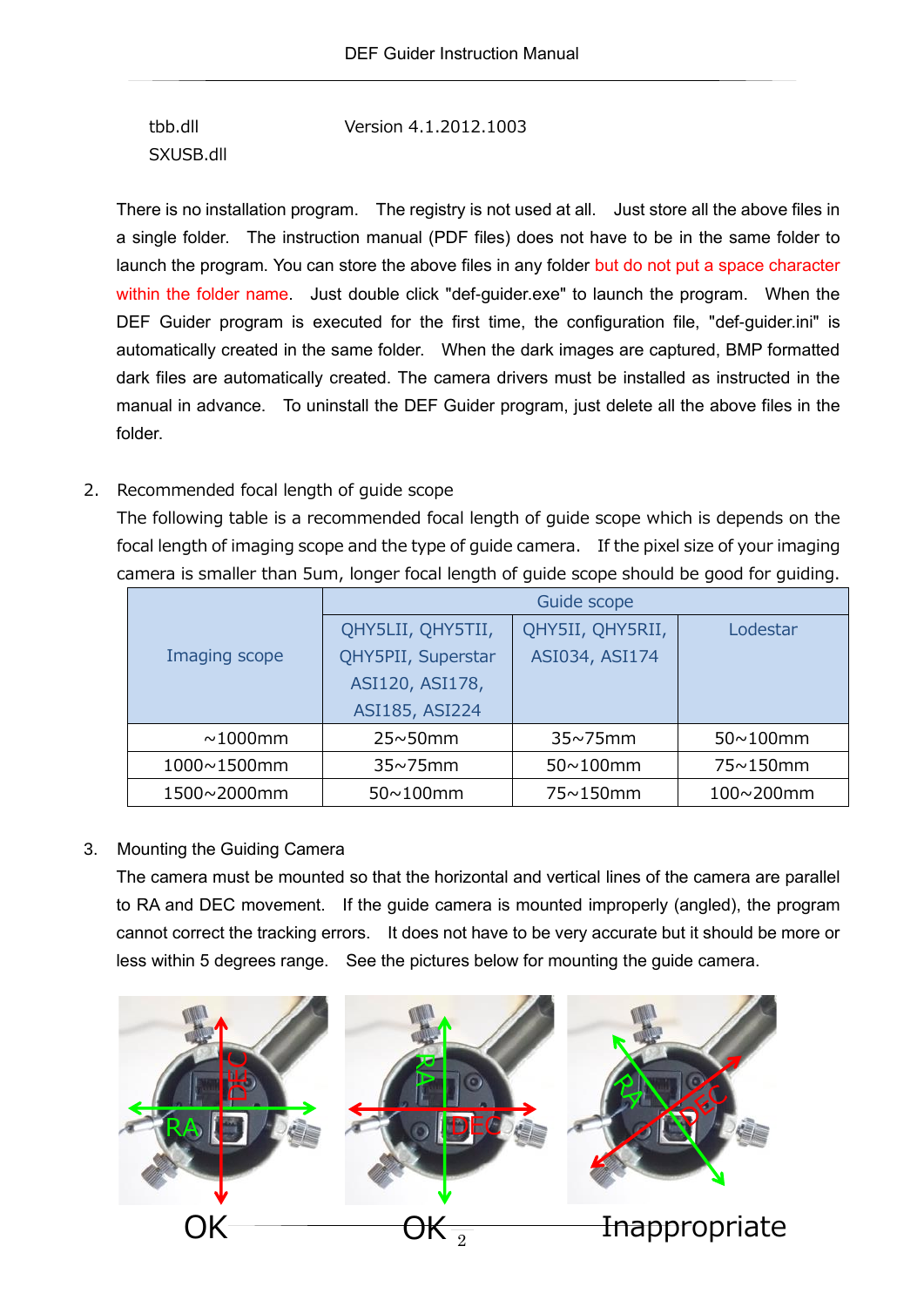

- 4. Connecting guide camera to a USB port on your PC Do not use a USB hub to connect the guide camera to your PC. The guide camera and a USB port on your PC must be connected directly, using a USB cable.
- 5. Connecting guide camera to the guide port of your equatorial mount Please refer to the guide camera manual and the equatorial mount manual how to connect the guide camera to your equatorial mount guide port.
- 6. Autoguiding procedure

Here is a brief procedure of setting up the autoguiding camera.

For the detailed explanations, please refer to the chapter [7](#page-3-0) and [8.](#page-9-0)

- 1) Connect the guide camera to your PC.
- 2) Launch the DEF Guider program.
- 3) Chose guide camera type. It is automatically saved.
- 4) Configure "Gain" and "Time".
- 5) Click the 'Conn/Disc' button of DEF Guider program.
- 6) Put the lens cap to capture the dark frames. It is automatically saved.

7) Slew your telescope to the desired imaging area and then perform the calibration. It is automatically saved.

8) Adjust and determine the imaging frame (Main camera) and then start autoguiding.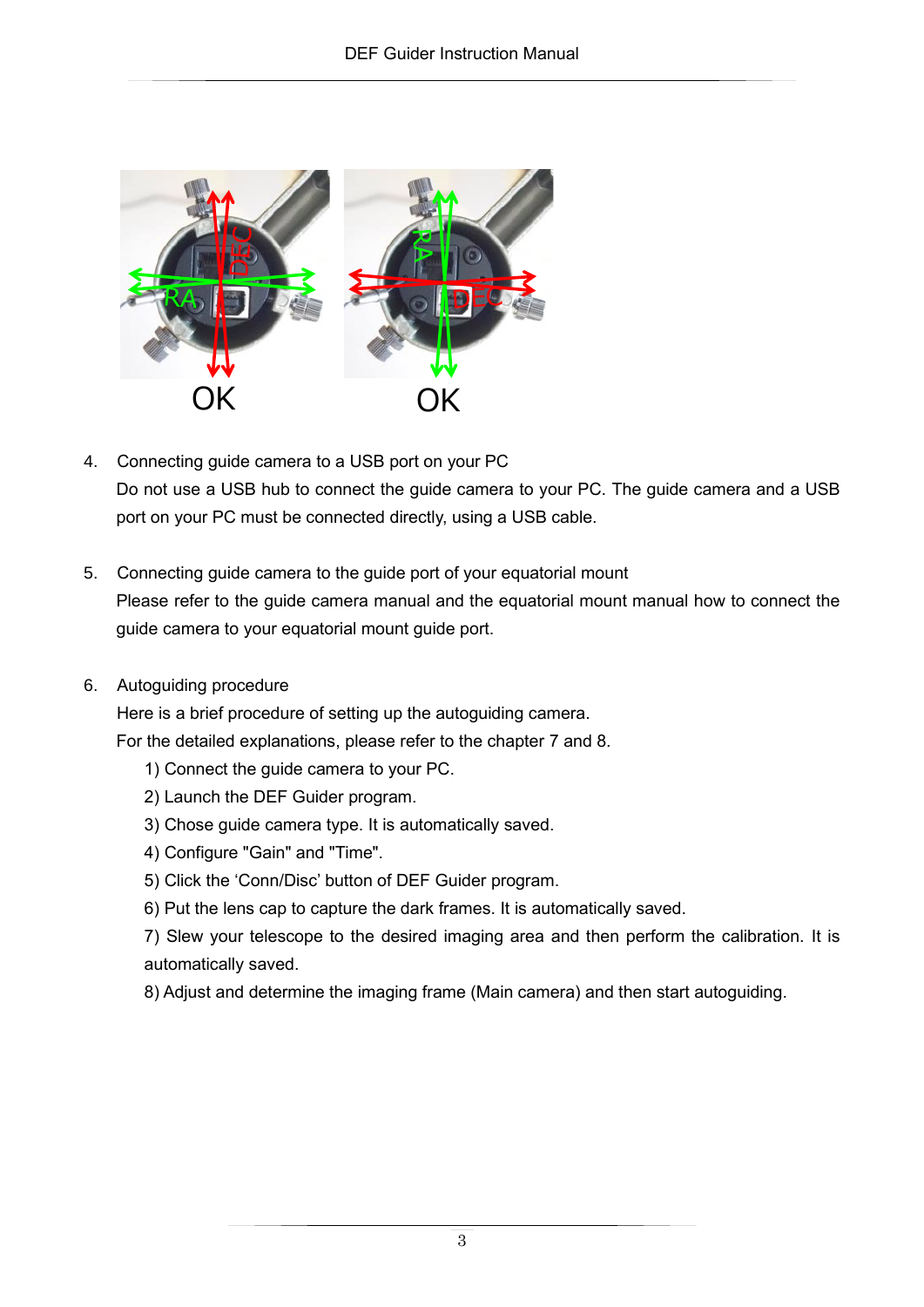<span id="page-3-0"></span>7. Explanation of the main window

When the DEF Guider program is launched, the following window should appear.

| DEF Guider                                                                              |                                                                                                                   | ×                     |
|-----------------------------------------------------------------------------------------|-------------------------------------------------------------------------------------------------------------------|-----------------------|
| Disconnect                                                                              |                                                                                                                   |                       |
| Conn/Disc<br>Chooser                                                                    |                                                                                                                   |                       |
| з<br>5000<br>Gain<br>Time                                                               |                                                                                                                   |                       |
| Get Dark Frame                                                                          |                                                                                                                   |                       |
| $\sqrt{AT}$<br>Calibration                                                              |                                                                                                                   |                       |
| INV Length Corrct<br>40<br>1279<br><b>RA</b>                                            |                                                                                                                   |                       |
| 4467 35                                                                                 |                                                                                                                   |                       |
| Backla, O<br>IMG                                                                        |                                                                                                                   |                       |
| Start/Stop                                                                              |                                                                                                                   |                       |
| <b>Stopped</b>                                                                          |                                                                                                                   |                       |
| Stars, Pixels, Value<br>00,0000,000000                                                  |                                                                                                                   |                       |
| Seek Guide Stars                                                                        |                                                                                                                   |                       |
| ٠<br>Pixel of Guide Star<br>0                                                           |                                                                                                                   |                       |
| 30<br>60<br>4                                                                           |                                                                                                                   |                       |
| D+<br>35<br>45<br>$R+$<br>$\mathsf{R}\text{-}$<br>Lum<br>Min<br>D-<br>12<br>Wait<br>Log | <b>RA</b><br>:000000, Min:0132, Offset:00000, Delta:000000<br>:000000, Min:0573, Offset:00000, Delta:000000<br>DE | 1000x v2.03<br>Arcsec |

The configuration value of the underlined items will be stored to the configuration file when you exit the program. For your convenience, the DEF Guider program will load the default values if "defguider.ini" file cannot be found.

Connected/Disconnect The camera status will appear here, such as the camera model name, guiding pulse status, the exposure status and more.

- **<-** RA+ **->** RA-
- **↑** DEC+ **↓** DEC+
- Guide camera is being exposed.
- Getting image from guide camera.\*1
- Image processing.\*1

\*1 The program is busy and the window frame may not be dragged or moved.

The connection/disconnection status of guide camera. If the program cannot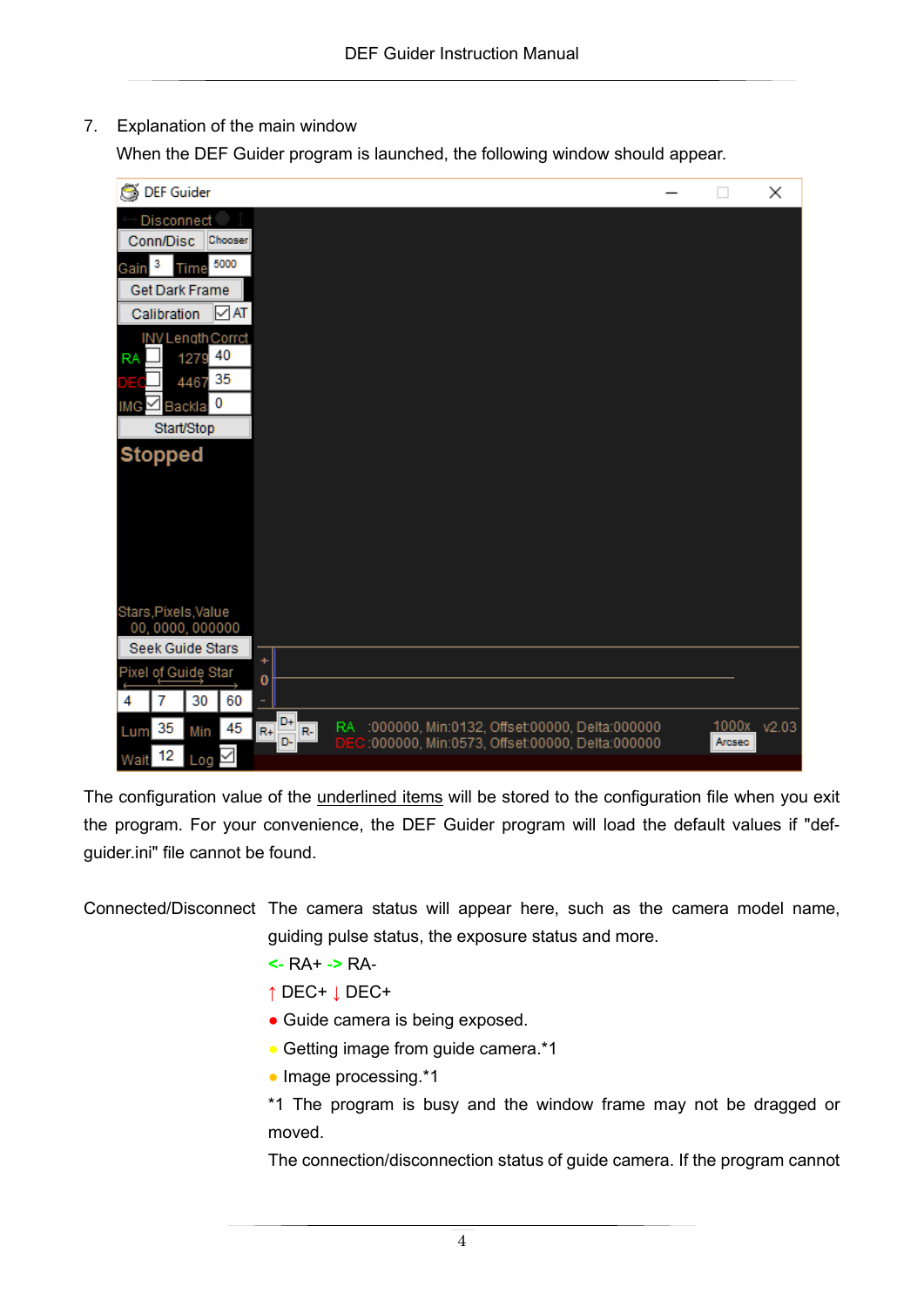find the selected camera on one of the USB port of your PC, or the connection error occurs, "Disconnect" appears.

Conn/Disc Cam Click this button to toggle the "Connect" and "Disconnect" the camera to your PC.

Chooser Pop up the Camera Chooser window. You can select the camera models. Then click the "Close" button. Please do NOT click the  $\times$  button of this window. It will close this program.



Gain **Gain** Adjust the sensitivity of the camera. The value "1" to "10" can be configured. It is recommended to set the value to have the background value of 30 or less. If this value is changed, the dark frames must be recaptured.

Time The It is Exposure time. "1" to "10000" can be configured. The unit is in millisecond. If this value is changed, the dark frames must be recaptured. Get Dark■ This is used to capture the dark frames. Put the lens cover and wait until the imaging frame is darkened. Then, click to start capturing the dark frames. When the camera is disconnected, the dark frames cannot be captured. When the dark frames are captured, they will be stored as "BMP" format files so that you do not have to recapture the dark frames every time you launch the program. The file name of the dark frame changes according to the seasons of a year. From January to March, it will be "dfDark123.bmp", from April to June and October to December, it will be "dfDark456.bmp" and from July to September, it will be "dfDark789.bmp". The DEF Guider program searches and detects these dark frames when the program is launched in order to subtract the dark frame from the light frame. So, you must capture, at least, 3 times in a year to capture the dark frames.

> If the value of "Gain" or "Time" is changed, the stored dark frames will not be erased. However, if you recapture the dark frames, the dark frames will be overwritten. While the dark frame subtraction is performed, right side of

> > 5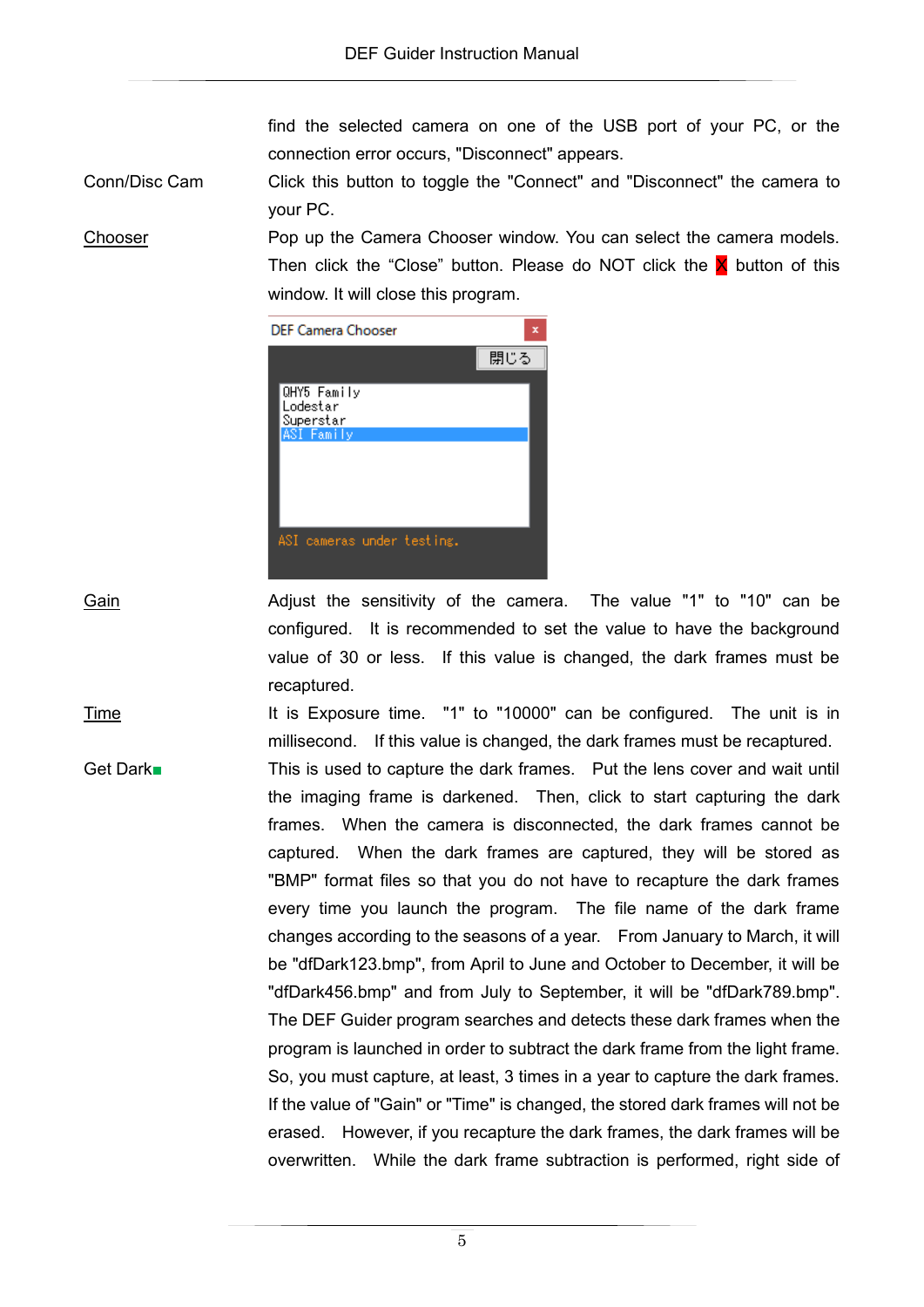the dark frame indicator will light up in green but it lights up in red while the dark frame subtraction is not performed.

Calibration The Calibration window appears. While guide camera is disconnected, the calibration cannot be performed. The program stops autoguiding, If this button is clicked while autoguiding. Please refer to Chapter [8](#page-9-0) for the details. AT MICHT When it is checked, the program will study the excess corrections or insufficient corrections and then it tries to adjust the Correct values. After the calibration is performed near the celestial equator but the imaging would be performed near the polar star, the declination of the equatorial mount position is also changed. In this case, it may take up to 15 to 20 minutes to adjust the value. If the telescope passed meridian line and the telescope is flipped to the other side (Pointing to West ), click the RA INV checkbox. The program cannot detect whether the telescope is flipped. It also corrects the backrush value of DEC axis.

- RA INV To reverses the guide pulse of RA correction. If the calibration is performed in the east sky but you would like to continue to guide a star when the telescope is flipped after passing the meridian, click this checkbox. In this way, you do not have to re-calibrate the autoguider. In opposite case, such as you calibrate the autoguider in the west sky but you would like to autoguide a star in the east sky, click this check box. But remember that you must uncheck this checkbox when you calibrate the autoguider.
- DEC INV To reverses the quide pulse of DEC correction. When you calibrate the autoguider, you must uncheck this checkbox.

IMG INV Display the captured image upside down.

Length RA/DEC The result of calibration value. It shows the travel distance in pixel per 1second long guide pulse. The unit will be 100 times of ARCSEC/second.

Corrct RA/DEC This value represents the guiding correction aggressiveness in percent. The unit is in percent. Normally, the value of 20 to 40 is used. If you would enter "0", no guiding correction is performed. RA=0 use for polar alignment by drift method. DEC=0 use for one axis guiding such as portable mount.

Backlash The duration of DEC backlash is configured here. The unit is in millisecond. Usually, it is recommended entering a large value, such as "3000" to start out with. Then, decrease the value until the hunting correction does not occur. While adjusting this value, uncheck the AUTO correction checkbox. After adjusting this value, please do the calibration again.

Start/Stop Click this button to toggle the autoguiding on and off. The guide stars are automatically selected by the program. You cannot manually select the guide stars. You cannot start the autoguide while the camera is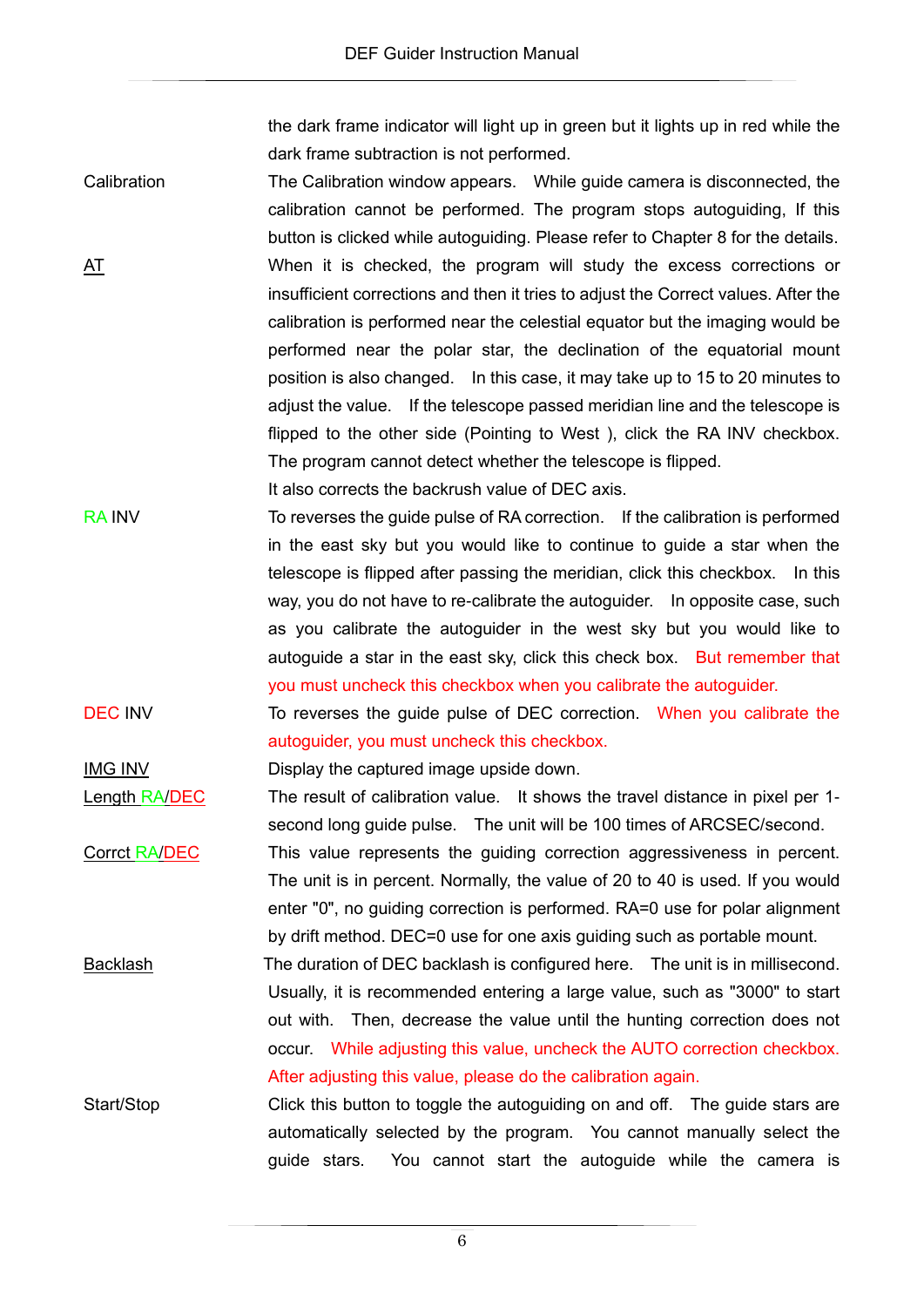disconnected.

Guiding/Stopped Displays whether the program is autoguiding or not.

Enlarged Guide Star Display The initial position of the selected guide star appears in white. The current position of the guide star appears in red and also enlarged in 200%. The number overlaid from 1 to 16 in camera image window represents the numbers in the following square boxes.

|    | 2  | 3  | 4  |  |
|----|----|----|----|--|
| 5  | 6  |    | 8  |  |
| 9  | 10 | 11 | 12 |  |
| 13 | 14 | 15 | 16 |  |

Seek Guide Stars The captured camera image is divided into 16 square areas and the program searches one guide star in every box. The program may pick up a different guide star if you seek a guide stars again. If you would seek a guide stars again while imaging, the guiding error may occur.



When you click this button in guide stopped state, you can see the red line nearby guide star. Then push the RA+ or RA- button of your equatorial mount controller. This can easy to check the camera angle.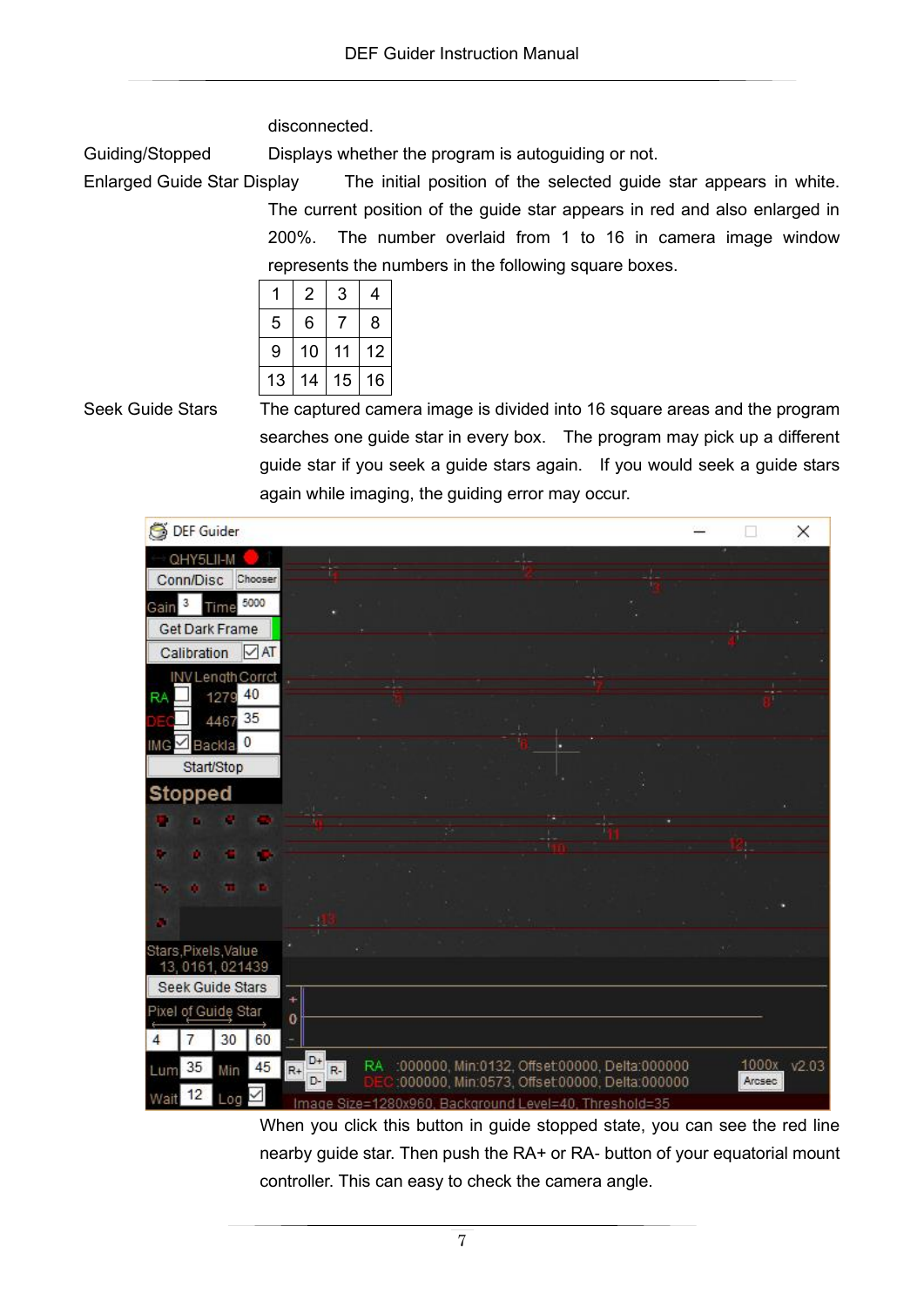- Star, Pixel, Value This is the sum of the following values that are the number of stars, the number of Pixel, the value of the luminance. Greater number of star and pixel, better autoguiding can be performed. But too many bright stars may degrade the autoguiding accuracy. This is because the image of bright stars are often saturated in wide area of autoguiding imaging chip and then the autoguiding correction cannot be performed accurately. In this case, adjust the value of Pixel of Guide Star.
- Pixel of Guide Star These are threshold values to select the guide stars that are not too bright but not so dim. The program counts the number of pixel that is brighter (higher) than the value of luminance threshold value. Greater number is, brighter the star is. The value in the center boxes are used to search the guide stars. As for the example below, the program searches the guide stars within the range of 7 to 40 pixels. If you click the Seek Guide Stars button after you enter the new values, the program searches new guide stars based on the new values. As for the value on the right and left box, they are a minimum threshold value and maximum threshold value that allow the autoguiding. These values are used for the clouds or transparency change.

# $4 \mid 7 \mid 40 \mid 70$

The value in the most left and right square boxes limits out the guide star if the transparency of the sky changes or clouds pass over the guide star and then the guide star luminance changes. For the example below, if the pixel count of the guide star is less than 4 or 70 or more, the star is not used for autoguiding. When the star is rejected for autoguiding, it does not appear in red color. If the guide star comes back within the configured range, the program restarts autoguiding.

## $4 \mid 7 \mid 40 \mid 70$

Note: These values must be increased from left to right. (The right side must be a greater value.) A<B<C<D

A B C D

Lum The value of luminance that is used for guide stars. "0" to "255" can be configured. For example, if the background level is 30 and the value of 35 is configured here, a star that is more than or equal to 65 luminace level is selected for a guide star.

Min Min The minimum duration of guide pulse. The unit is in millisecond.

Wait **Stabilizer counter for the guide stars and the value of "1" to "16" can be** configured. If a guide star is lost while autoguiding, the program waits for the relative period to restart autoguiding. The unit is the number of guide

8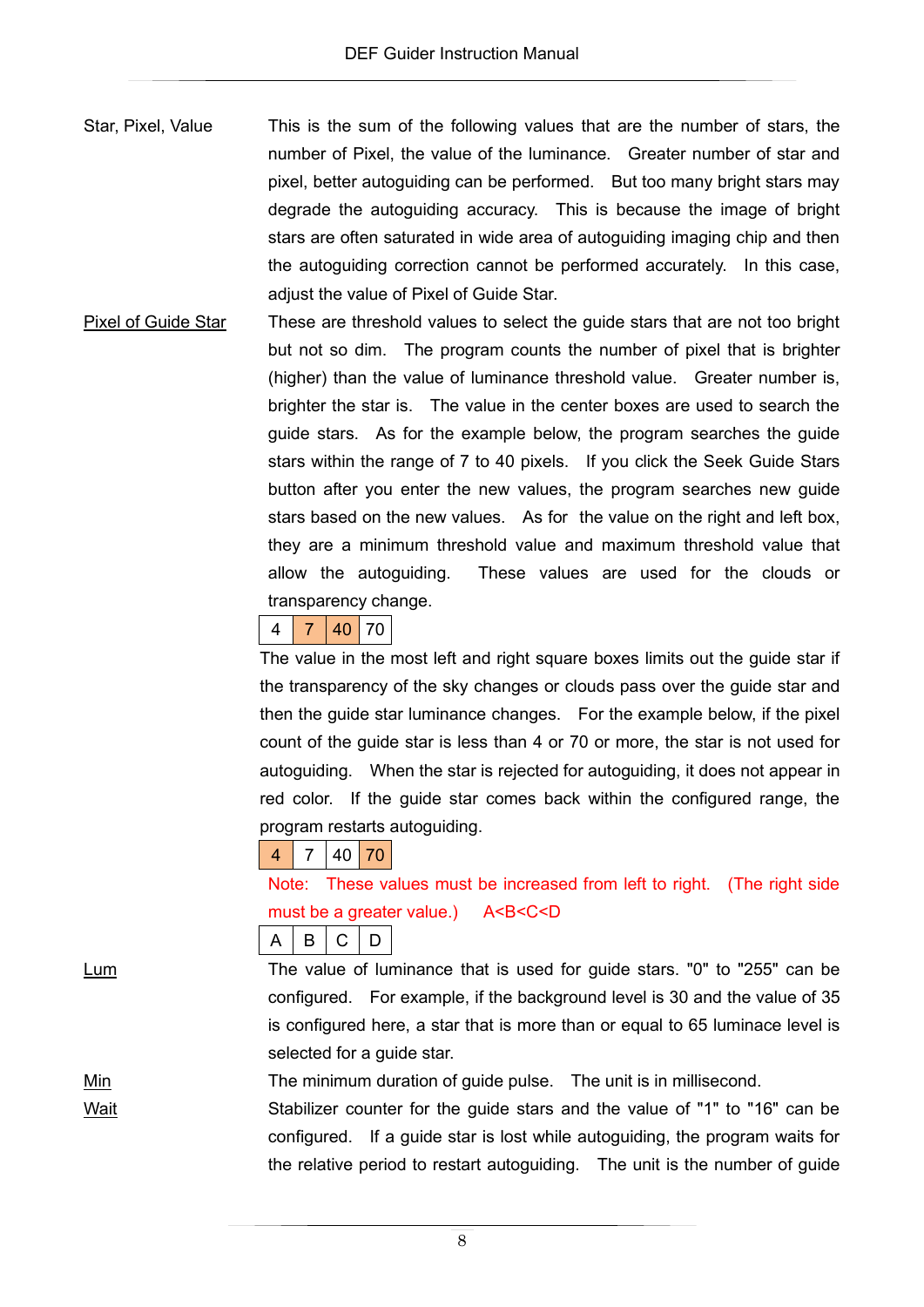stars. If the guide stars are found more than this value, and also the program tries to expose the guide stars the number of times specified here before restarting the autoguide. If the "Seek Guide Stars" button is clicked while waiting for restarting the autoguide, the program immediately restarts the autoguide.

Note: If you configure the value more than the number of guide stars, the program may not be able to restart autoguiding after the cloud passes by the guide stars.

- Log When this checkbox is checked, the log file will be recorded. The file name will be "def-guider.csv" and it cannot be changed. It is a text file that the recorded values are separated by a comma. If the file already exists, the file will be overwritten. The log file is recorded until you terminate the DEF Guider program and the new records are appended to the previous records even if you start or stop autoguiding. The log format is as follows. Date, Time, Status, RA error, RA Offset, RA guide pulse, DEC error, Dec Offset, DEC guide pulse.
- Graph The graph of Guide errors. The vertical axis is the amount of the guide error and the RA error is shown in green and the DEC error is shown in red. As the focal length of the guide scope changes, a maximum value of vertical axis scale changes as follows.

Less than 50 mm  $+/-$  0.2 pixels 51 mm to 100 mm +/- 0.4 pixels More than 101 mm +/- 1.0 pixels

The horizontal axis have the space for 400 exposures. If the guide error graph reaches to the most right position, the graph drawing returns to the most left position to overwrite the old graph. The line in purple indicates the current position of the graph. While the guide stars are lost, the color of the graph will be in yellow. If 3-second exposure is configured, the graph can show the guide error graph for approximately 30 minutes.

R+, R-, D+, D- Click these buttons to generate guide pulse manually. If you click these buttons once, the program generates a guide pulse for 1 second long.

A number appears on the right side of the R- button

Guide error value: The unit is in x1000 pixel. For example, "100" means 0.1 pixel.

Min: If the guide error is less than this value, the program does not correct the guide error.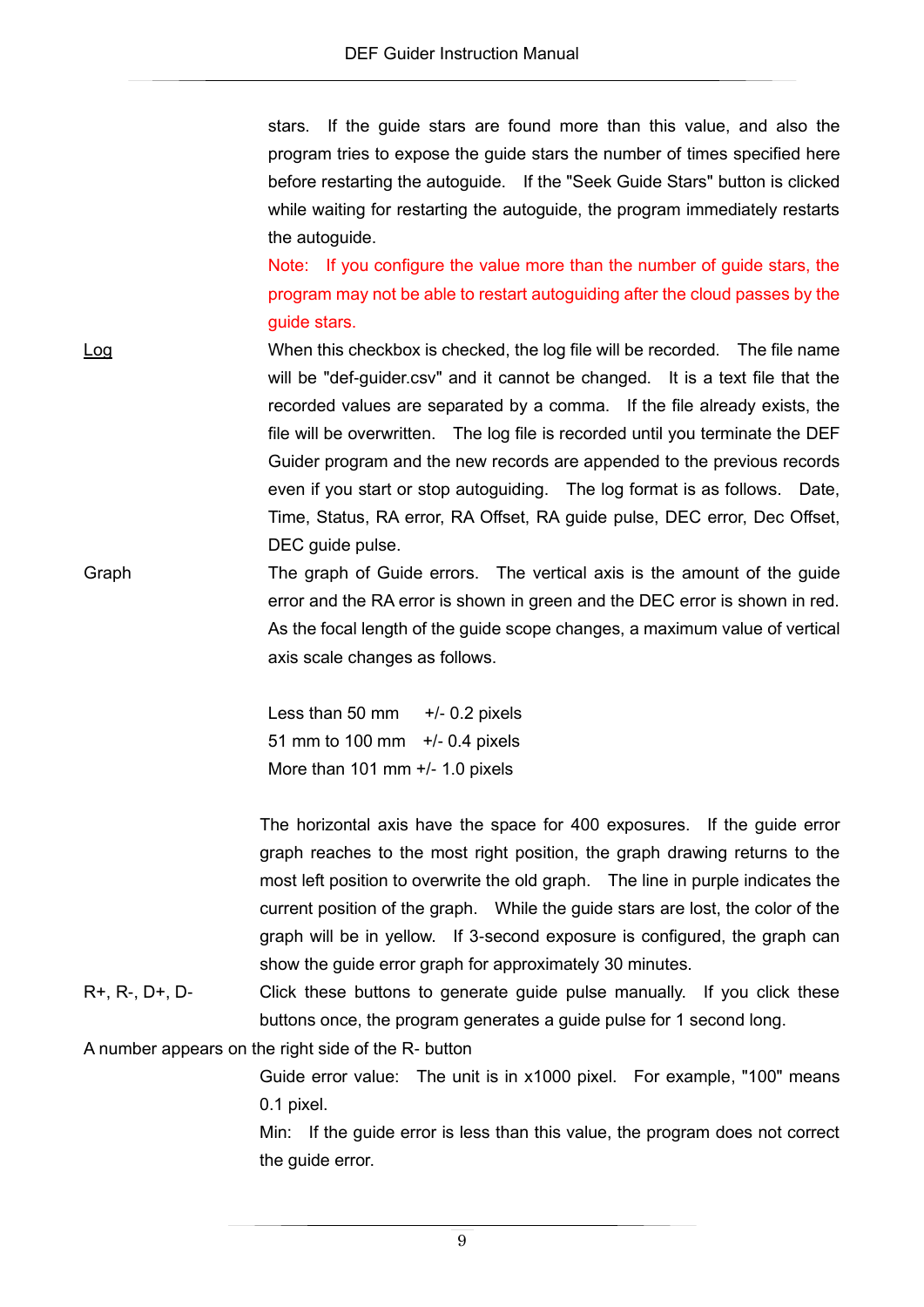Offset: Fluctuation value (The DEF Shifter program is required.) Delta: Error value of imaging camera (The DEF Shifter program is required.) vX.XX: Version number of DEF Guider

A number appears at the bottom

Image Size: The resolution of guide camera Background Level: The background brightness (Counted value) Threshold: The threshold value that is specified in the luminance. 1000xArcsec You can select the unit of Length and guide error value. These are ARCSEC and PIXEL.

<span id="page-9-0"></span>8. Explanation of the Calibration window

When you click the Calibration button, the windows in left side will appear.



Method 1: Click the Start button in the DEF Guider Calibration window. <--- Try this method first. Method 2: Click a guide star in the DEF Guider main window. <--- If the program does not start calibrating.

The enlarged target guide star appears on left top of the guide stars area during the calibration. The calibration of DEF Guider is performed only RA+ direction and DEC+ direction. After the calibration is ended, this window closes automatically.

\*The detailed instructions of Calibration procedure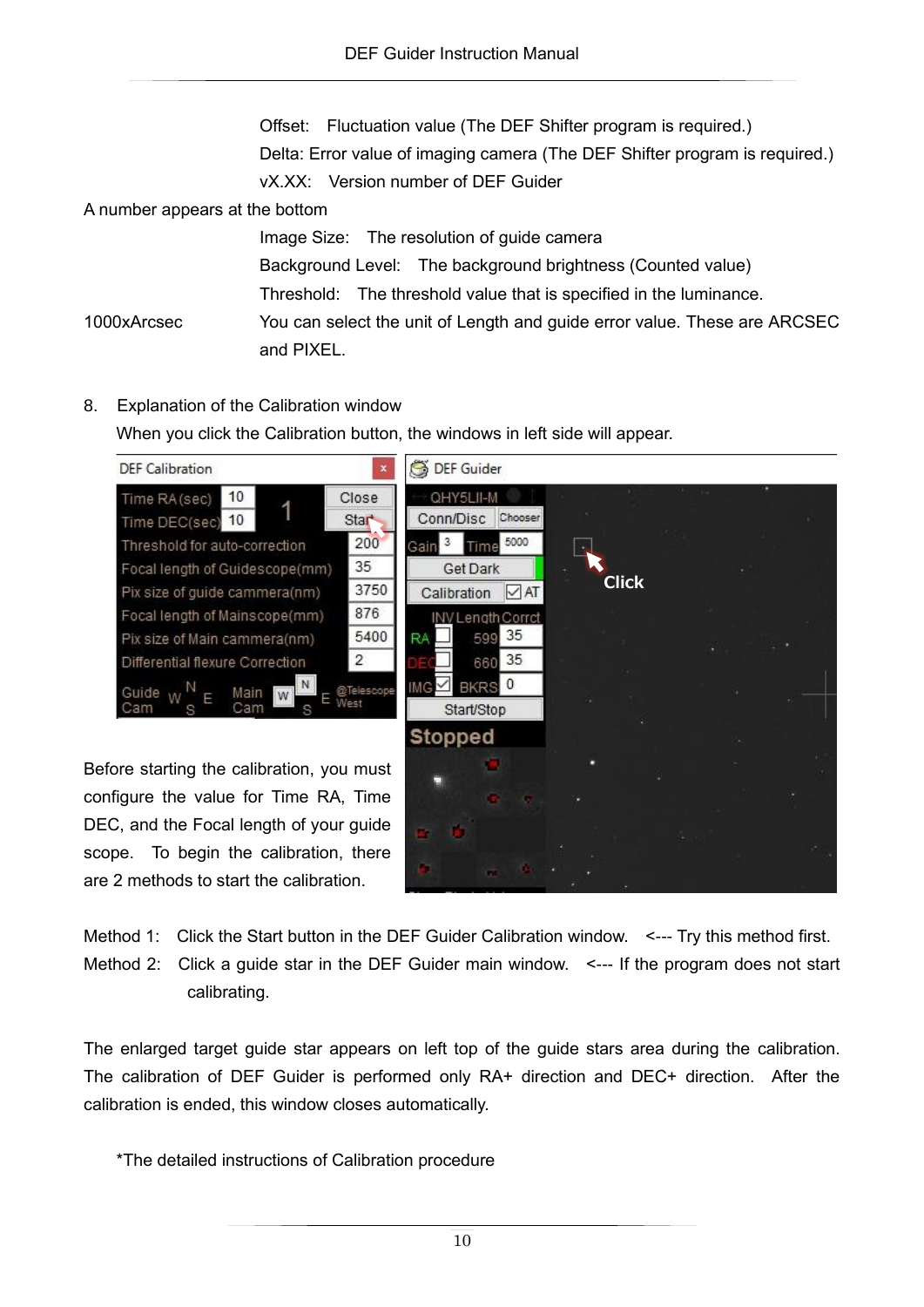Method #1: When you click the "Start" button

- 1. Uncheck the RA INV, DEC INV, and AT checkboxes.
- 2. Click the "Start" button in the Calibration window.
	- The program searches a target guide star automatically for the calibration and a square box will appears for the target star to be used for the calibration. Then, the calibration starts.
	- If there would be more than 2 stars in the square box, the calibration cannot be performed correctly. In this case, perform the calibration again or try another method described in #2 below.

- While calibrating, a large number will appear as "1" -> "3" -> "4" -> "5" -> "6" in order on upper left window. If the number goes back to "1" while calibrating, the calibration is incomplete. In this case, try the followings.

- Click the "Start" button again. The program may select another star that is used for the calibration. Let it calibrate again to see whether the calibration can be done.
- Decrease the time in "Time RA (sec)" and "Time DEC (sec)" from 5 seconds (default) to 4 seconds or less. (If the focal length of the guide telescope is long, adjust the duration so that the target star does not move out from the square box.) Or increase the time 6 seconds or more (If the focal length of the guide telescope is short and the target star does not move enough.)
- Adjust the guide star detection pixel values from 4, 7, 40, 70 (default) to 4, 8, 40, 80 so that the threshold value difference can be expanded.
- Select another star for the calibration manually as described in method #2.
- 3. After "1" to "6" appears using this method and the calibration is successful, Click the "Guide Start/Stop" button to start autoguiding.

Method #2: Selecting a target star for the calibration in the main window

- 1. Uncheck the RA INV, DEC INV, and AT checkboxes.
- 2. Click (Single click) a star once that is relatively dark. (It barely shows as a white dot on the screen.)

- A red square box will appear and then the calibration starts automatically.

 - While calibrating, a large progress number appears on left top window. The number increases in order, such as "1" -> "2" -> "3" -> "4" -> "5" -> "6". If the number returns to "1" before reaching "6", the calibration is incomplete. Select another star which is relatively dark to calibrate again. Adjust the time in "Time RA (sec)" and "Time DEC (sec)" or the guide star detection pixel values as described in the Method #1.

3. After the progress number reaches "6" and the calibration is successful, click the "Start/Stop" button to start autoguiding.

The explanation of the Calibration window display and configuration items: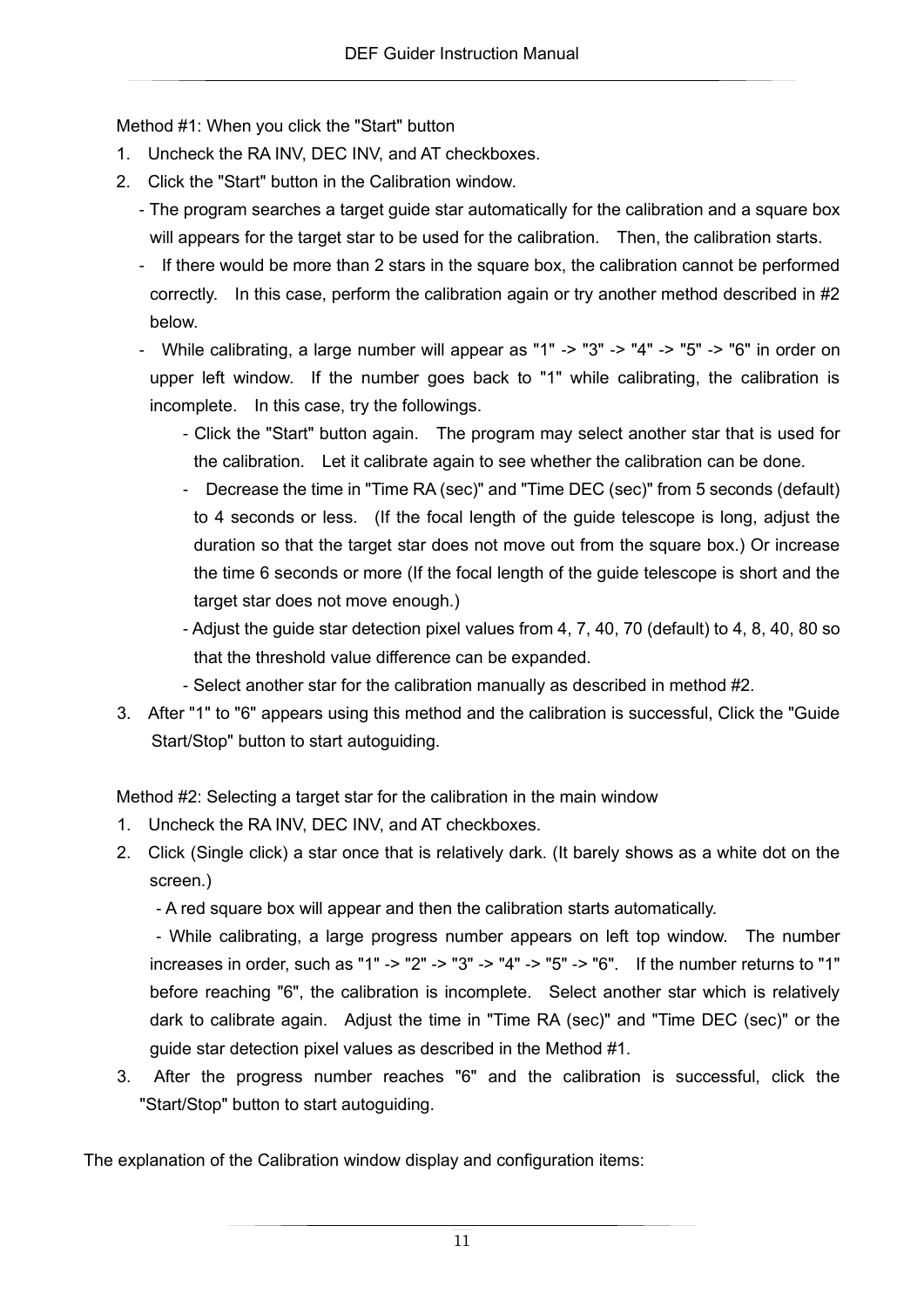The configuration value of the underlined items will be stored to the file.

For your information, the program recovers all default values when the file, "def-guider.ini" is deleted.

| <u>Time RA (sec)</u> | The calibration time for the RA direction. The unit is in second.<br>Adjust this value so that a target star moves several pixels when the<br>guide telescope is pointing around the celestial equator. If the focal<br>length of the guide scope is long, the target guide star may travel a<br>long distance. In this case, decrease the guide speed of your<br>equatorial mount to X 0.25 or less. |
|----------------------|-------------------------------------------------------------------------------------------------------------------------------------------------------------------------------------------------------------------------------------------------------------------------------------------------------------------------------------------------------------------------------------------------------|
| Time DEC (sec)       | The calibration time for the DEC direction. The unit is in second.                                                                                                                                                                                                                                                                                                                                    |
|                      | Adjust this value so that a target star moves several pixels.                                                                                                                                                                                                                                                                                                                                         |
| A large number "1"   | This is the calibration progress indicator.                                                                                                                                                                                                                                                                                                                                                           |
|                      | 1: Ready to start the calibration                                                                                                                                                                                                                                                                                                                                                                     |
|                      | 2: Clicked a guide star – Only show when using Method $#2$                                                                                                                                                                                                                                                                                                                                            |
|                      | 3: Found the guide star                                                                                                                                                                                                                                                                                                                                                                               |
|                      | 4: Calibrating RA side                                                                                                                                                                                                                                                                                                                                                                                |
|                      | 5: Calibrating DEC side                                                                                                                                                                                                                                                                                                                                                                               |
|                      | 6: Finished calibration                                                                                                                                                                                                                                                                                                                                                                               |
|                      | Note: This indicator will back to 1 when you lost the guide star while                                                                                                                                                                                                                                                                                                                                |
|                      | calibration.                                                                                                                                                                                                                                                                                                                                                                                          |



Example of calibration was successful.



Case you have lost the guide star. Guide star goes out of measurement area.

| Close        | Click to close the Calibration window. If you click "X" in this window, |
|--------------|-------------------------------------------------------------------------|
|              | the main window also closes and the DEF Guider program ends. So,        |
|              | please remember this in your mind before you click "X" in this window.  |
| <b>Start</b> | Click to start the calibration. A target calibration star is also       |
|              | automatically selected.                                                 |

Threshold for auto-correction Adjust this value to configure the ratio of the correction compensation sensitivity. The unit is in percent (%). The program accumulates 30 guide error values in the past and if these value exceeds this threshold value (%), it corrects the mount movement. So, less this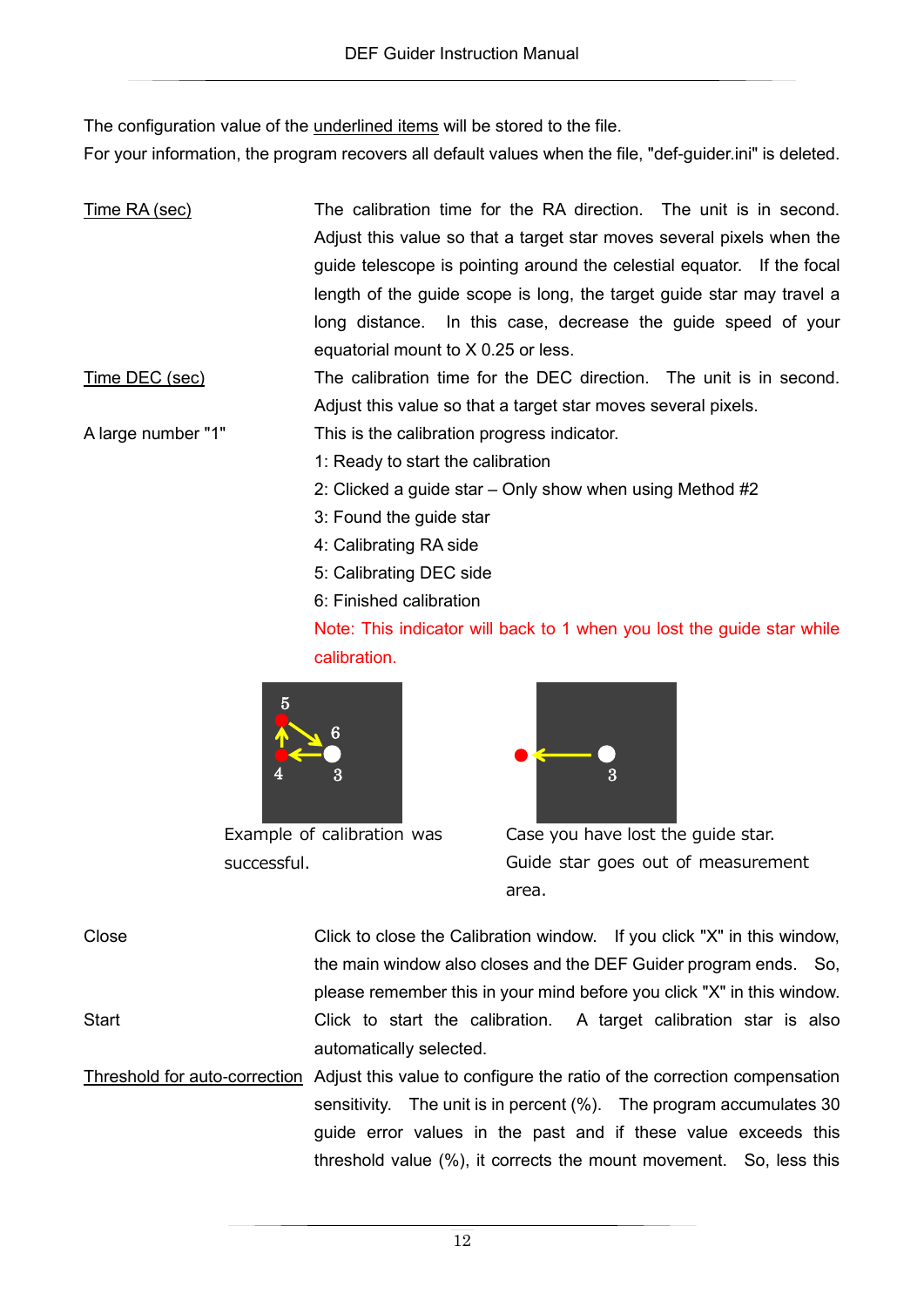value is, more sensitive the mount movement is to correct the mount movement. Adjust this value as you are actually guiding a star with the automatic correction. If the program is too aggressive to correct the mount movement, uncheck the Automatic correction and then perform the calibration again.

Focal length of Guidescope (mm) Specify the focal length of your guide telescope in millimeter. More than 1 must be specified.

Pix size of guide camera (nm) Specify the pixel pitch value in nanometer. The pixel size of QHY5L-II is 3750nm (3.75um).

The parameters below are flax ration correction that is used in conjunction with the DEF Shifter program. These parameters are not used for the DEF Guider autoguiding program.

Focal length of Mainscope (mm) Specify the focal length of your main scope in millimeter. More than 1 must be specified.

Pix size of Main camera (nm) Imaging Camera Pixel pitch (nm) Specify the value in nanometer.

Differential flexure Correction The numbers of pixel to correct per correction. The unit is in 1/1000 pixel. The default value is 2. If the excessive correction is performed, set this value to 1. If the loose correction is performed, set this value to 3.

- Guide Cam From the result of calibration, it shows the direction of East, West, South and North of the vertical/horizontal screen\*1. If no calibration has been performed yet, "-" appears.
- Main Cam Set the direction of the imaging camera picture to East, West, South and North, which is displayed by the DEF Shifter program.\*1 Every time you click the button on left side, the display changes N, E, S and W. Select the direction of the left side of the screen. Then if you click the button on top, the screen flips (upside down). Set the screen direction using these buttons. If no calibration has been performed yet, "-" appears.

\*1: If you are using a German equatorial mount, this screen should be shown as Telescope West (Your telescope is pointing to East sky.) If the calibration was performed while Telescope East, the screen does not appear properly. So, to adjust the position of your guide camera and main camera, you must perform the calibration using Telescope West. After you calibrate the mount as Telescope West and then you can move the telescope to Telescope East, the screen shows properly and you do not have to re-adjust the directions of screen. If you are using a fork-type equatorial mount, the proper screen display should appear regardless of the direction.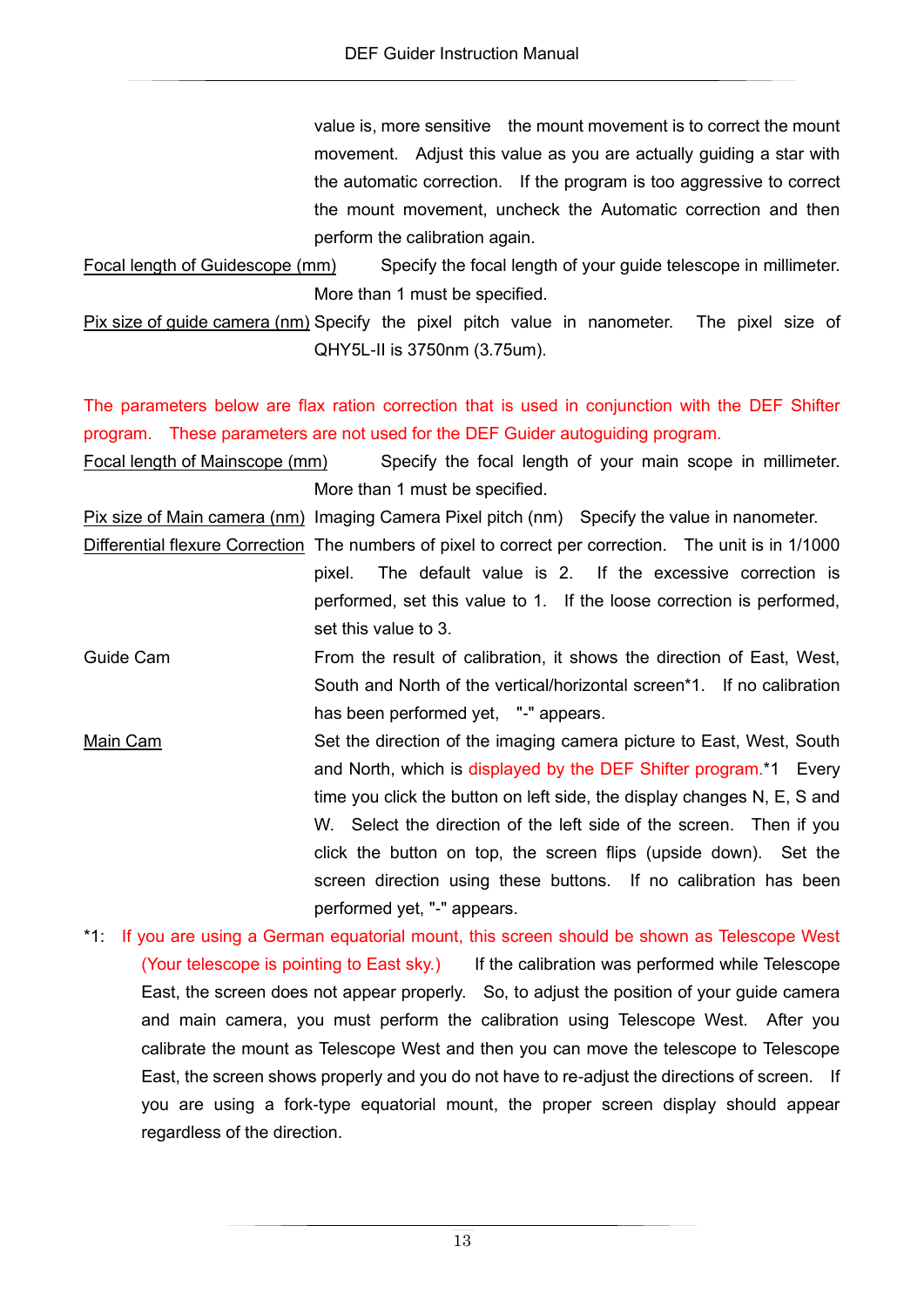Here is a screen shot while the DEF Guider is guiding. The guide stars have white cross markings. The numbers in red represents the position of the enlarged display boxes (Lower left. 16 boxes)

| DEF Guider                                                                                                                                                                        | × |
|-----------------------------------------------------------------------------------------------------------------------------------------------------------------------------------|---|
| QHY5LII-M<br>Conn/Disc<br>Chooser                                                                                                                                                 |   |
| 5000<br>3<br>Time<br>Gain<br>Get Dark Frame                                                                                                                                       |   |
| Calibration<br>$\sqrt{AT}$                                                                                                                                                        |   |
| INV Length Corrct<br>1279 40<br>RA                                                                                                                                                |   |
| 4467 35                                                                                                                                                                           |   |
| Backla 0<br>IMG<br>Start/Stop                                                                                                                                                     |   |
| Running                                                                                                                                                                           |   |
|                                                                                                                                                                                   |   |
|                                                                                                                                                                                   |   |
|                                                                                                                                                                                   |   |
| Stars, Pixels, Value<br>13, 0166, 022363                                                                                                                                          |   |
| Seek Guide Stars                                                                                                                                                                  |   |
| ÷<br>Pixel of Guide Star<br>وأبقلوا أليتحضض وتواهلوا ومصابعتهم وتواهق والمستواة التستوا والتشامين متفاقي والتوابع فتوافق ومصافيته والان<br><b>TALENT RESIDEN</b><br>30<br>60<br>4 |   |
| D+<br>1000x v2.03<br>:000066, Min:0132, Offset-19290, Delta:000000<br>RA.<br>45<br>35<br>$R+$<br>$R-$<br>Lum<br>Min<br>D-<br>Arcsec                                               |   |
| :-00551, Min:0573, Offset:20570, Delta:000000<br>12<br><b>Wait</b><br>Log<br>Size=1280x960, Background Level=39, Threshold=35<br>Image                                            |   |

You can find the Rader chart at left end of graph. It also shows guide error in the circle.

9. Multiple Language Display capability

You can customize almost all text messages in the DEF Guider windows to any language by changing messages in the language file. 2 standard sample language files are provided. Japanese and English language files (Standard files).

df\_Lang\_ENG.txt

df\_Lang\_JPN.txt

When the DEF Guider is launched, the program picks up either of these files. The target language file can be changed by specifying the first line of the "DEF Guider.ini" file.

When the DEF Guider program is launch for the first time and the language environment of your PC is Japanese, the program automatically select the Japanese language file. If the language environment of your PC is other than Japanese, the program will show the messages in English.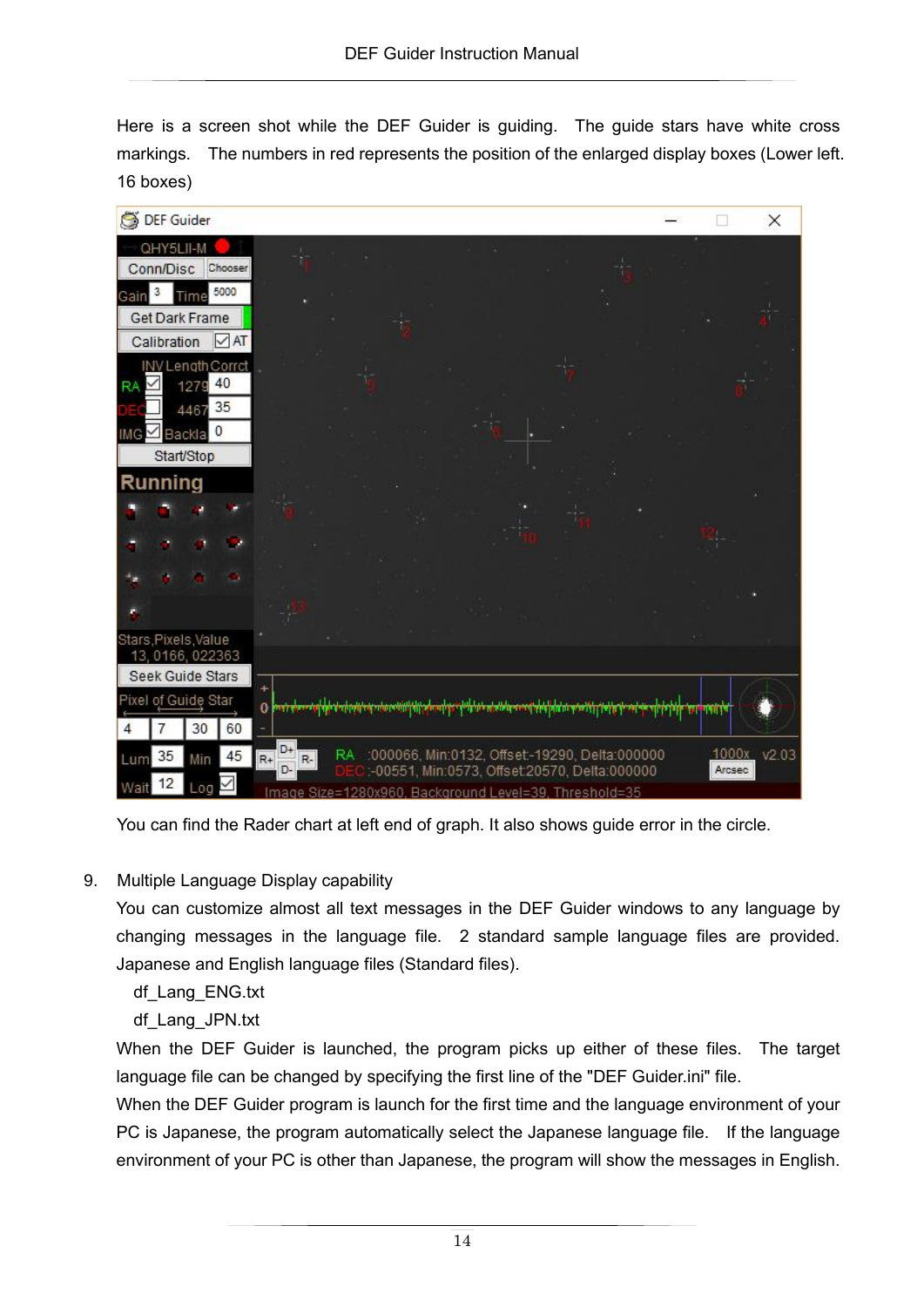If a language file that is specified in "DEF Guider.ini" cannot be found, all the messages will be in English. The English file, "df Lang ENG.txt" is not necessary to show the messages in English.

How to create a language file:

Place a desired message to the right of the "=" (equal) character. If no "=" (equal) character is found in the line, the line is considered as commentary line. A space character before and after the configured value will be removed automatically. In the case of MS Gothic character, there is a space between MS and Gothic but this is not removed. The following examples are all the same.

font=MS Gothic font = MS Gothic font = MS Gothic

If there are more than 1 of the "=" (equal) characters in a line, the parameter may not be properly configured.

As the following example shows, it will be "QHY5" and "=connection" will be ignored.

s\_conn\_cam = QHY5=connection

Remarks (comments) cannot be appended to the line with the configured value. The following example will be handled as MS Gothic // font configuration

font=MS Gothic // font configuration

There are 4 different font sizes are used, S, M, L and XL. These sizes can be configured in the language file.

The following example shows S, L and XL-size characters. An M-sized character can be also configured.

Please use the following examples if you would like to change the size or font of the messages that appears in the window.

The size of the characters in red rectangular cannot be changed. (The type of font can be configured.) The font of the window title depends on the configuration of your windows control panel.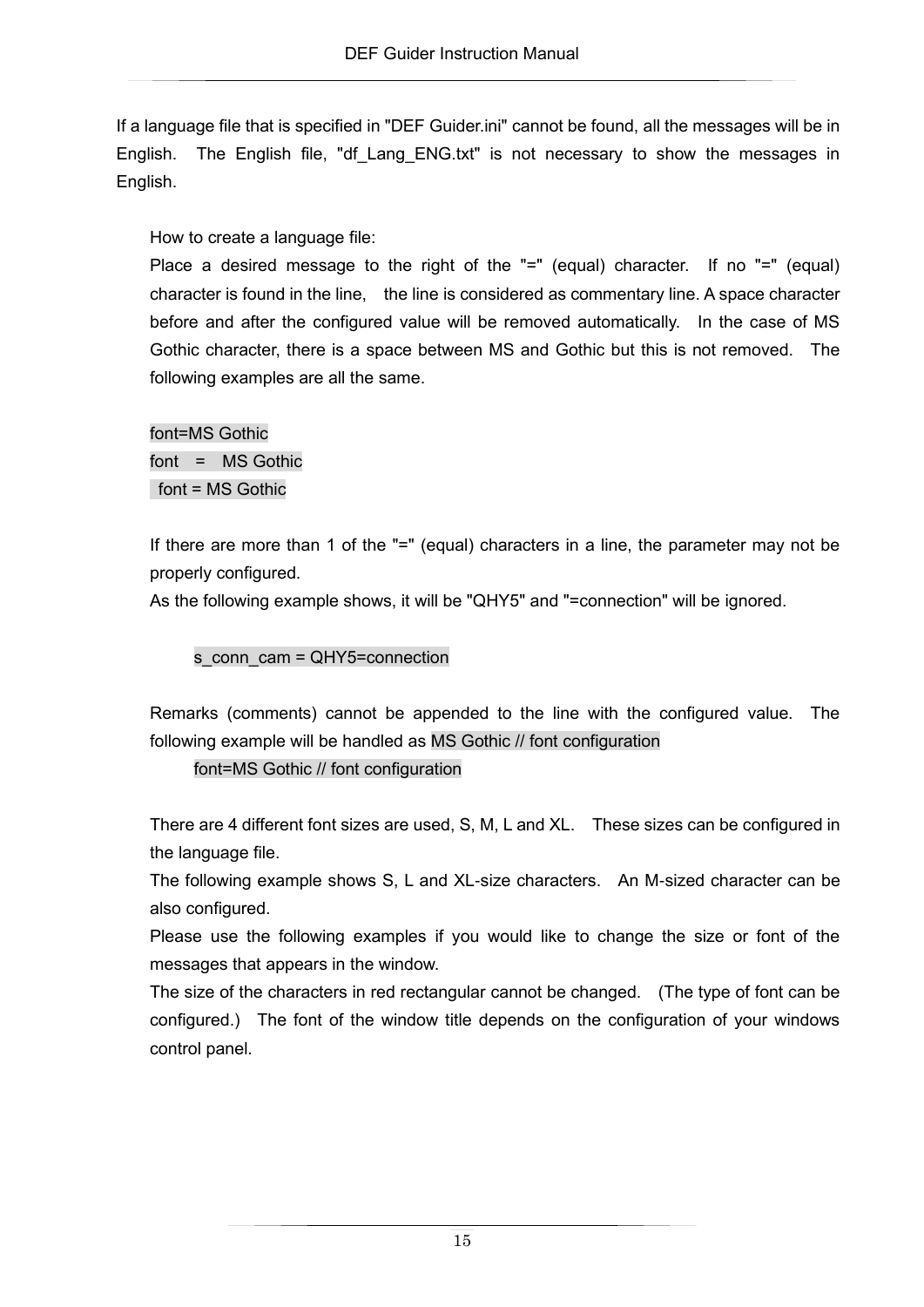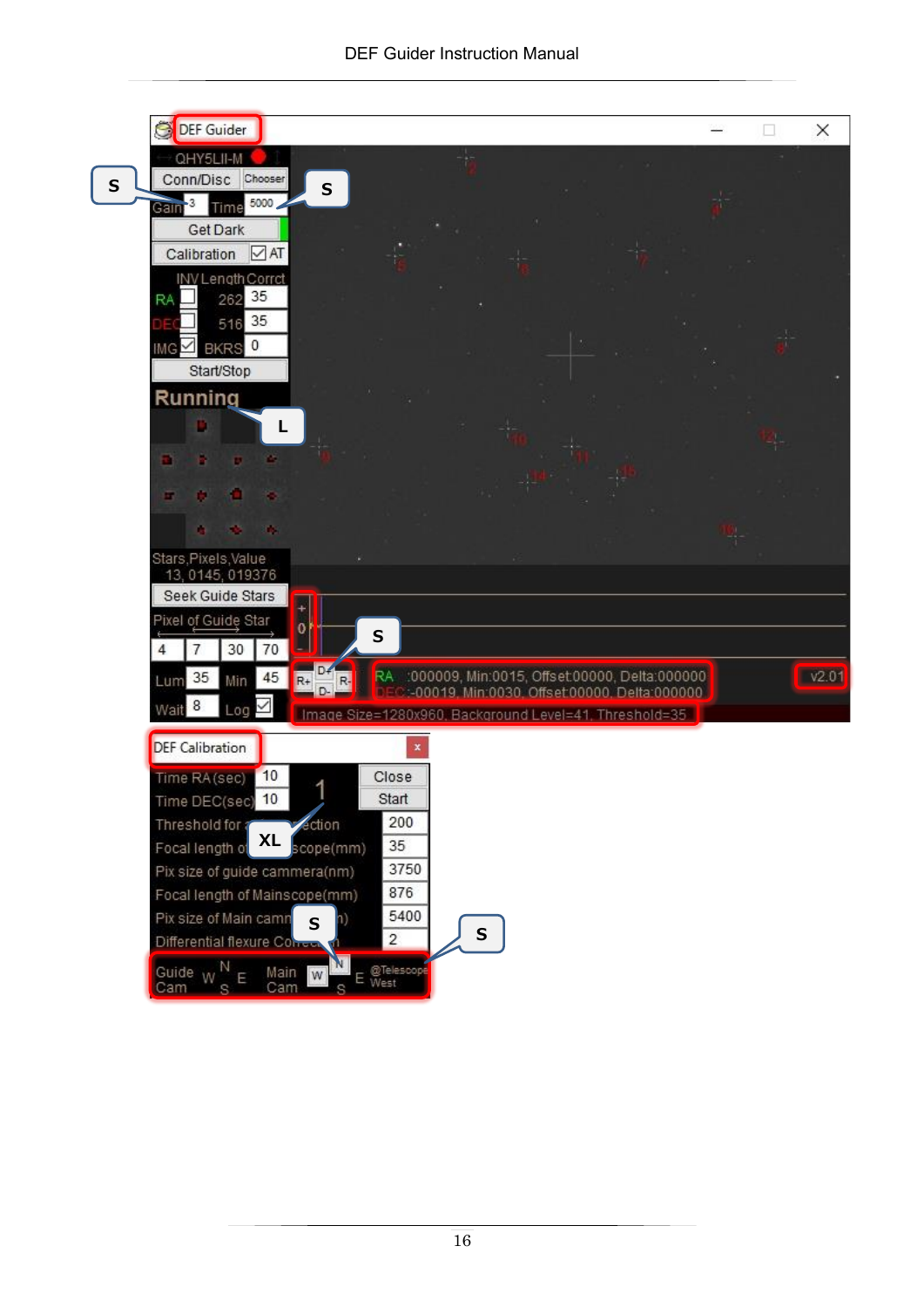## 10. DEF Guider 2

Two DEF Guider can be run on one PC. If you launch the DEF Guider again when one DEF Guider is running, DEF Guider 2 will be run on your PC. A new configuration file is automatically created for DEF Guider 2 in the same folder. The file name is def-guider2.ini.

- 11. Known issues and these workaround
	- Nothing

### Acknowledgment:

I would like to thank Dyna-san, MK66-san, Mohoroba-san, Oyaji-san, Yoshi-san and HUQ-san for improving this software and the description of the instruction manual.

|       | DEF Guider release note: |                                                                      |  |  |
|-------|--------------------------|----------------------------------------------------------------------|--|--|
| v4.02 | February 6, 2021         | Change the DLL file for ASI (Support for ASI120 mini)                |  |  |
| v4.01 | December 31, 2018        | Change the DLL files for QHY                                         |  |  |
|       |                          | Change the DLL files for ASI                                         |  |  |
|       |                          | <b>Support DEF Guider 2</b>                                          |  |  |
| v3.02 | July 2, 2017             | Change the model number of Superstar camera                          |  |  |
|       |                          | Disable AutoCAL when the guiding correction aggressiveness is        |  |  |
|       |                          | zero                                                                 |  |  |
| v3.01 | March 19, 2016           | <b>Support ASI cameras</b>                                           |  |  |
| v2.03 | January 09, 2016         | Add the unit select button of displayed value                        |  |  |
|       |                          | It shows a warning message when calibration error                    |  |  |
|       |                          | Add the backlash correction feature                                  |  |  |
|       |                          | Save the window position                                             |  |  |
|       |                          | The correction rate can set to 0. At this time it not send the guide |  |  |
|       |                          | pulse                                                                |  |  |
| v2.02 | December 1, 2015         | Bug fix: Lodestar(X2) can't connect                                  |  |  |
| v2.01 | November 29, 2015        | Support the Starlight Xpress Lodestar(X2) and Superstar              |  |  |
|       |                          | Support the QHY5 family (change the DLLs for QHY cam)                |  |  |
| v1.06 | June 20, 2015            | The bug fix: The mis-correction of autoguide error.                  |  |  |
|       |                          | The bug fix: The interval between shots may become unstable.         |  |  |
| v1.05 | March 12, 2015           | The bug fix: The program may become no response when you             |  |  |
|       |                          | connect or disconnect the camera                                     |  |  |
| v1.04 | January 22, 2015         | To avoid the over correction of autoguiding error, a maximum         |  |  |
|       |                          | correction is limited to a half of the graph scale.                  |  |  |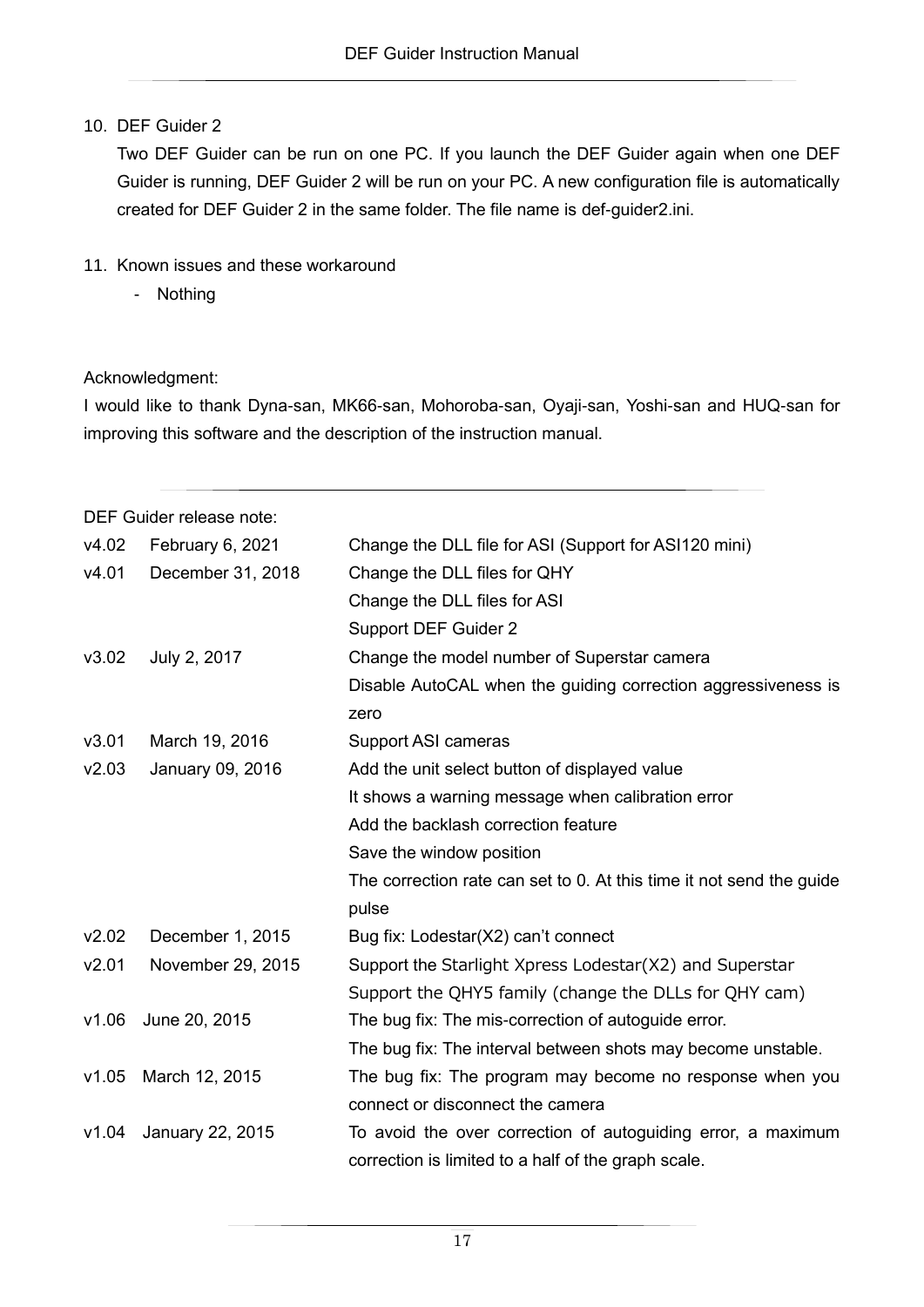|       |                        | In conjunction with the release of DEF Shifter, the directions of |
|-------|------------------------|-------------------------------------------------------------------|
|       |                        | East, West, South and North appears on the guide camera and       |
|       |                        | main camera screen. To see a guide star more easily, the          |
|       |                        | location of guide stars is shown in a red cross bar.              |
|       |                        | Add the support not to launch 2 DEF Guider programs at the        |
|       |                        | same time.                                                        |
|       | v1.03 December 9, 2014 | Removed one digit from the display of calibration result.         |
|       |                        | Add the support to adjust the calibration result automatically.   |
|       |                        | Double the area for calibration.                                  |
|       |                        | Add the support to select a calibration star automatically.       |
|       |                        | Add the support to store and automatic recall of a dark frame.    |
|       |                        | Add the support for the Multi-language capability.                |
|       | v1.02 June 4, 2014     | Enhance the support not to autoguide a double star.               |
|       |                        | The bug that the program cannot recall some parts of the          |
|       |                        | configuration values and the value returns to a default value.    |
|       |                        | Correct the erroneous distribution of DLL files.                  |
| v1.01 | May 12, 2014           | Add the support for changing the scale factor in accordance with  |
|       |                        | the focal length of guide telescope.                              |
| v1.00 | May 10, 2014           | Initial release.                                                  |
|       |                        |                                                                   |

Copyright and license notices:

The DEF Guider program is copyrighted by Tsutomu Chikazawa.

The DEF Guider program is written in Hot Soup Processor Version 3.4.

Also, the following HSP expansion plug-ins are used.

 hspext.dll hspcv.dll

The DEF Guider program may be distributed/transferred freely. However, OpenCV library (1.0), included in HSPCV is licensed by BSD. So, if you wish to distribute/transfer the program, you must indicate the copyright notices for the following libraries.

If you distribute those libraries along with the DEF Guider program and this instruction manual, this problem can be avoided.

-----------------------------------------------------------------------

OpenCV library (1.0), included in HSPCV is copyrighted by Intel Corporation.

Open Source Computer Vision Library

Copyright (C) 2000-2006, Intel Corporation, all rights reserved.